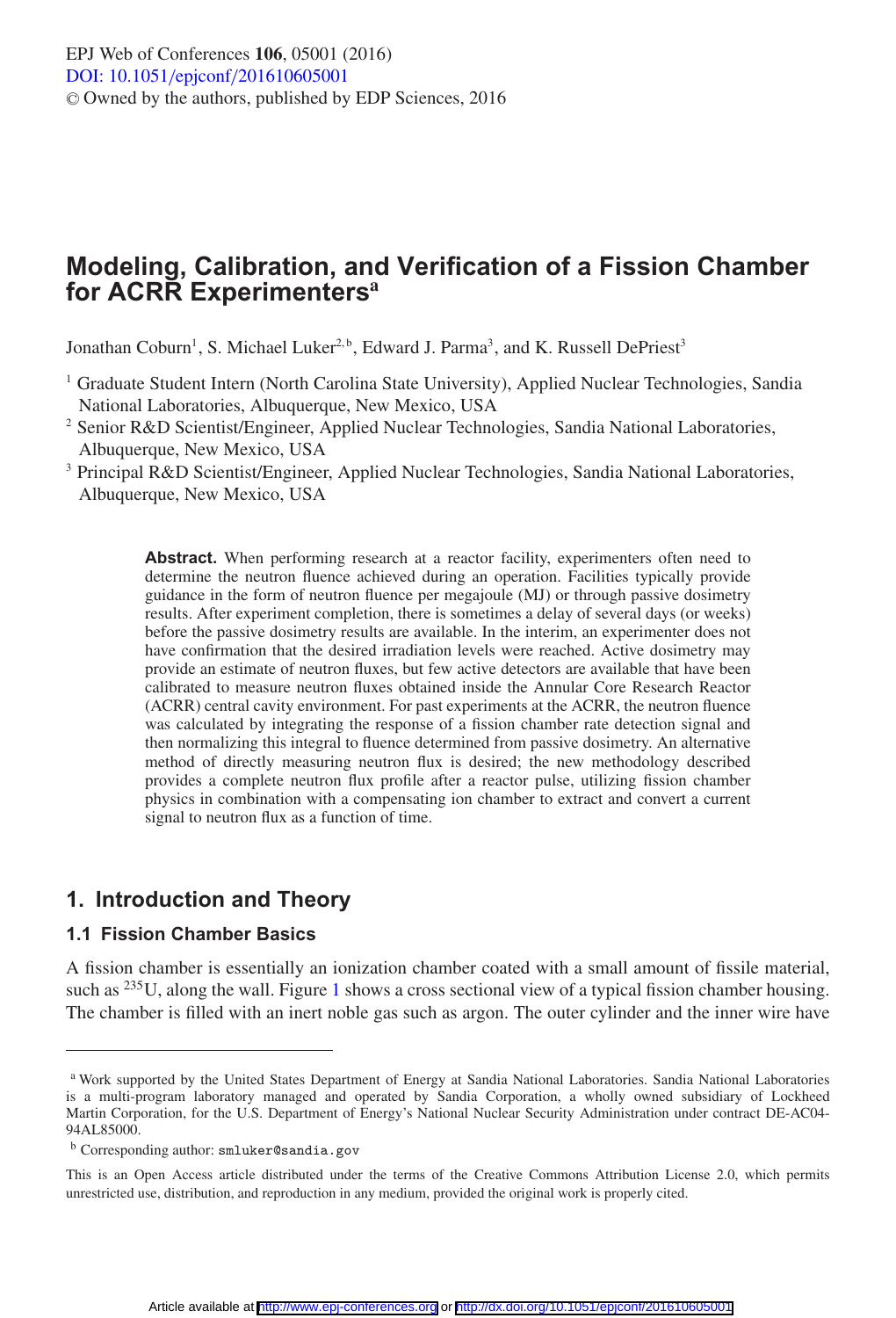## EPJ Web of Conferences

<span id="page-1-0"></span>

**Figure 1.** Cross section view (and schematic) of a typical fission chamber.

a voltage applied between them creating a radially symmetrical electric field between the cathode and the anode of the chamber.

A fission chamber works to detect neutrons as follows (illustrated in Fig. [2\)](#page-2-0):

- (1) Incident neutron is absorbed with a fissile nucleus and causes fission.
- (2) The fissile nucleus splits into two fission fragments. Due to conservation of momentum, the fission fragments travel in opposite directions. One of the fission fragments will travel into the gas region of the detector.
- (3) The fission fragments have a high linear energy transfer, and will deposit most if not all of their energy in the fill gas by ionizing the gaseous atoms.
- (4) Due to the applied voltage, free electrons are collected on the inner anode wire, producing a current that is output by the fission chamber.

In general, the amount of current generated by the fission chamber by these physical processes is proportional to the rate of fission events produced in the detector. Since the current is proportional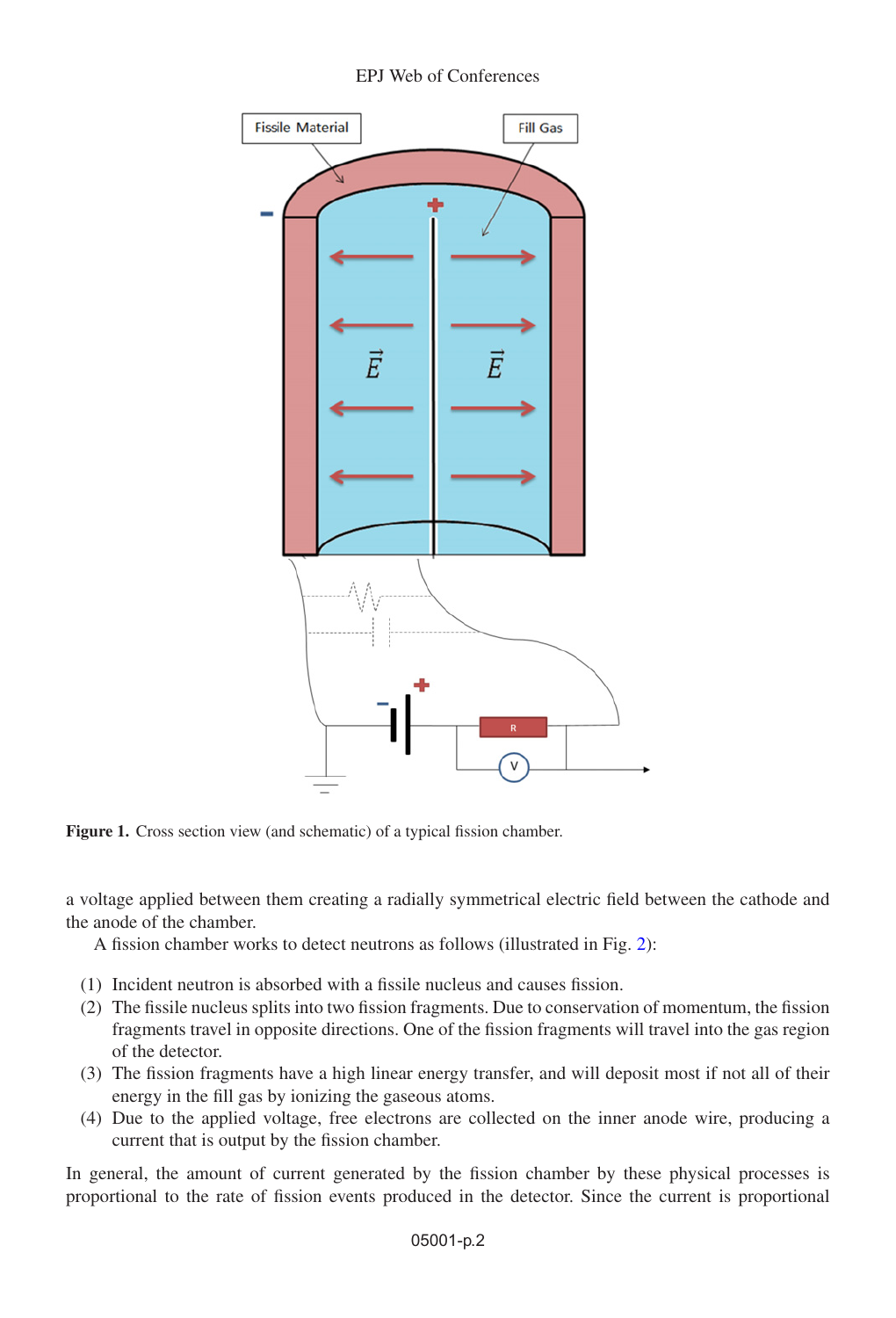

<span id="page-2-0"></span>

**Figure 2.** Illustration of the fission chamber physical processes.

to the fission rate, the current is also proportional to the incident neutron flux [\[1\]](#page-9-0). The magnitude of this proportionality is largely dependent on two factors: [\(1\)](#page-2-1) the spectrum-averaged fission cross section for the fissile materials for the incident neutrons and [\(2\)](#page-2-2) the characteristic energy required to ionize atoms of the fill gas. Thus, for a given neutron environment, the relationship between net neutron fission chamber current  $I_n(t)$  and neutron flux is given by Eq. [\(1\)](#page-2-1):

$$
I_n(t) = F \cdot A \cdot x \int \varphi_n(E, t) \cdot \Sigma_f(E) dE \tag{1}
$$

<span id="page-2-1"></span>where  $F$  is a chamber dependent constant (related to the Coulombs of charge produced per fission within the detector), A is the active detector area, x is the fissile material thickness,  $\varphi_n(E, t)$  is the neutron flux as a function of neutron energy and time, and  $\Sigma_f(E)$  is the macroscopic fission cross section of the uranium oxide coating in cm−<sup>1</sup> as a function of neutron energy. A useful relationship between the current and the neutron flux is obtained by integrating and rearranging Eq. [\(1\)](#page-2-1), resulting in Eq. [\(2\)](#page-2-2):

<span id="page-2-2"></span>
$$
\overline{\varphi_n}\left(t\right) = \frac{I_n\left(t\right)}{F \cdot A \cdot x \cdot \overline{\Sigma_f}}
$$
\n<sup>(2)</sup>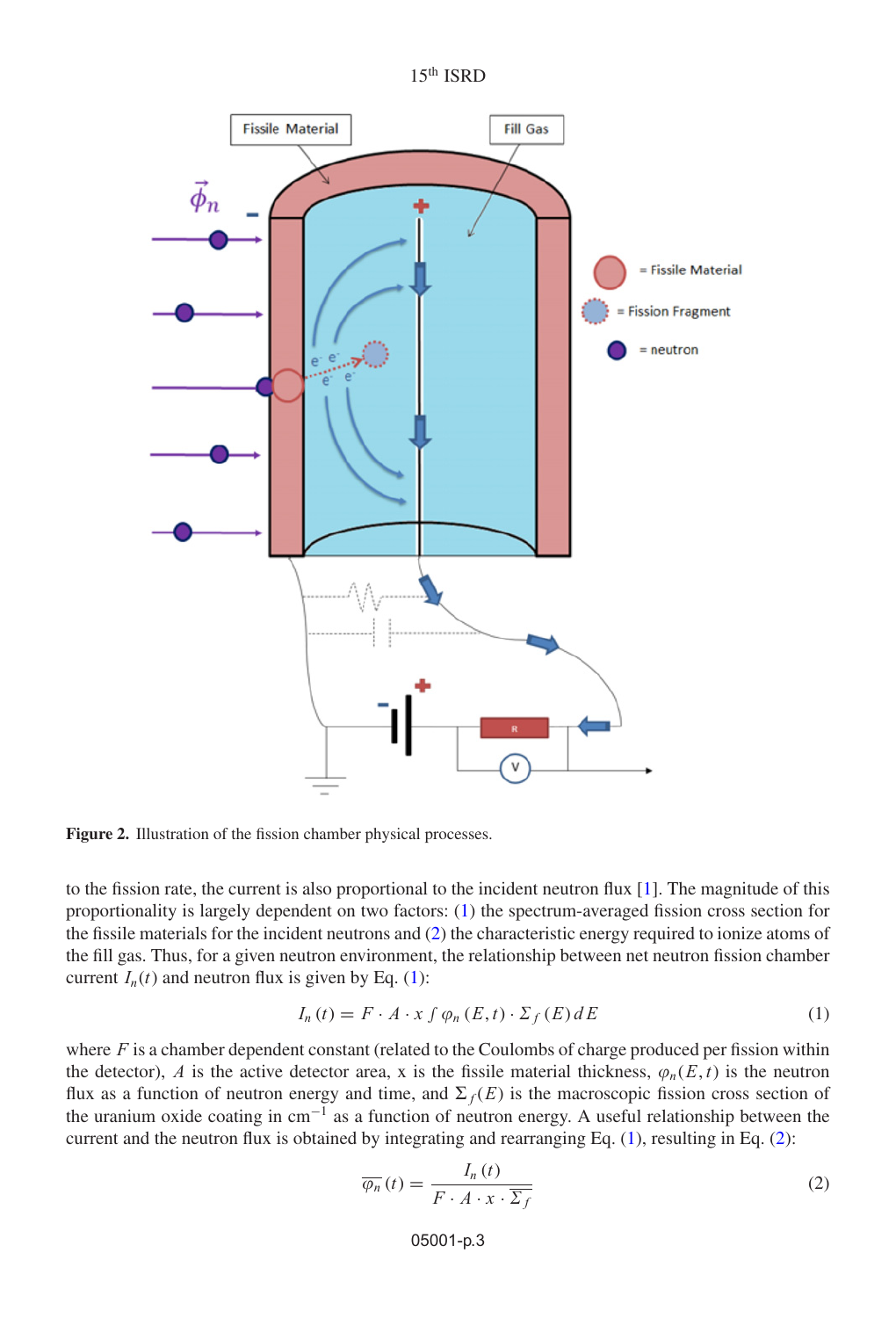#### EPJ Web of Conferences

Where F, A, and x are aspects of a given fission chamber and  $\overline{\Sigma_f}$  is dependent upon the neutron environment. Equation [\(2\)](#page-2-2) assumes that the flux can be split into separate functions:  $\varphi_n(E, t)$  =  $\varphi_n(t)$  f (E), where f is the normalized neutron spectrum. The method outlined attempts to utilize only the current produced by neutrons inducing fission in the fission chamber, but the fission chamber is also sensitive to ionization caused by gamma radiation present in the reactor environment. The interaction of prompt fission gammas, on the order of MeV, will be dominated by Compton scattering in the fill gas [\[5\]](#page-9-1). In order to correct for this additional current, a compensating ion chamber can be fielded with the fission chamber. The gamma ionization contribution to the fission chamber is removed using Equation [\(3\)](#page-3-0), provided that both chambers have the same gamma signal or that any difference in response can be quantified:

<span id="page-3-0"></span>
$$
I_n(t) = I_{total}(t) - I_{\gamma}(t)
$$
\n(3)

where  $I_{\nu}(t)$  is the ionization current in the chamber produced by gamma radiation. It is assumed that gamma signals from neutron activation is negligible. If fielded in a characterized reactor environment where the neutron spectrum is well established, this compensated method employing the fission chamber will successfully provide a time-dependent neutron flux profile from the detector signal.

#### **1.2 Evaluation of Calibration Technique in ACRR LB36 Environment**

In order to utilize this fission chamber calibration technique in experiments, the fission chamber (*F* and *A*) and reactor environment  $(\overline{\Sigma_f})$  factors in Eq. [\(2\)](#page-2-2) must be determined. For a well-characterized neutron environment, the value of  $\overline{\Sigma_f}$  is easily calculated. The value of A is readily determined by examining the appropriate schematics of the fission chamber design. This work documents the experimental determination of a miniature Photonis fission chamber in the ACRR lead-boron 36" bucket (LB36) environment and provides validation of the experimental technique through other dosimetry methods. The specific detector used in the experiment is a Photonis fission chamber / compensating ion chamber (CIC) pair, model numbers CFUF53/SA-U5 and CRGF10/SA. The fission chamber contains 39  $\mu$ g of uranium, in oxide form, with 92.1 w/o U<sup>235</sup>, 6.6 w/o U<sup>238</sup>, and 1.3 w/o U<sup>234</sup>. The uranium coating, x, is approximately  $0.0102 \mu m$ . Both chambers have similar dimensions with an active region of 3.987 cm<sup>2</sup>, an active length of 27 mm, are filled with argon gas, and are operated at 150 volts.

The value of F can be obtained by integrating Eq.  $(2)$  with respect to time and rearranging:

<span id="page-3-1"></span>
$$
F = \frac{Q}{\overline{\Phi_n} \cdot A \cdot x \cdot \overline{\Sigma_f}}
$$
\n(4)

where Q (Coulombs) is the integrated charge over the time span of the neutron flux event and  $\overline{\Phi_n}$  $(n/cm<sup>2</sup>)$  is the total neutron fluence over the time of the event. The value of Q for an event is obtained by integrating the signal current  $(I_n(t))$ , but the value of  $\overline{\Phi_n}$  requires additional passive dosimetry. Initially, the average neutron fluence was estimated using a detailed ACRR model in MCNP [\[2](#page-9-2)], based off of SAND report values for the LB36 environment  $[3, 4]$  $[3, 4]$  $[3, 4]$ . The estimate of the neutron fluence was refined and/or corrected through the use of appropriate dosimetry monitor foils as shown in Fig. [3.](#page-4-0)

The fission chamber/ion chamber pair was fielded in the LB36 environment at the core centerline as illustrated in Fig. [4.](#page-4-1) The LB36 environment is an epithermal neutron environment with a reduced gamma radiation environment (compared to the ACRR free-field central cavity environment). The experimental setup included a second LND-brand ion chamber, a diamond photo-conducting detector (PCD), boron and silicon calorimeters, nickel dosimetry foils, and sulfur pellets. The setup was fielded during multiple reactor operations (reactor pulses and low power steady-state runs). The entire package of passive dosimeters was retrieved between reactor operations, but the fission chamber and other active detectors were not disturbed while the dosimetry retrieval operations occurred.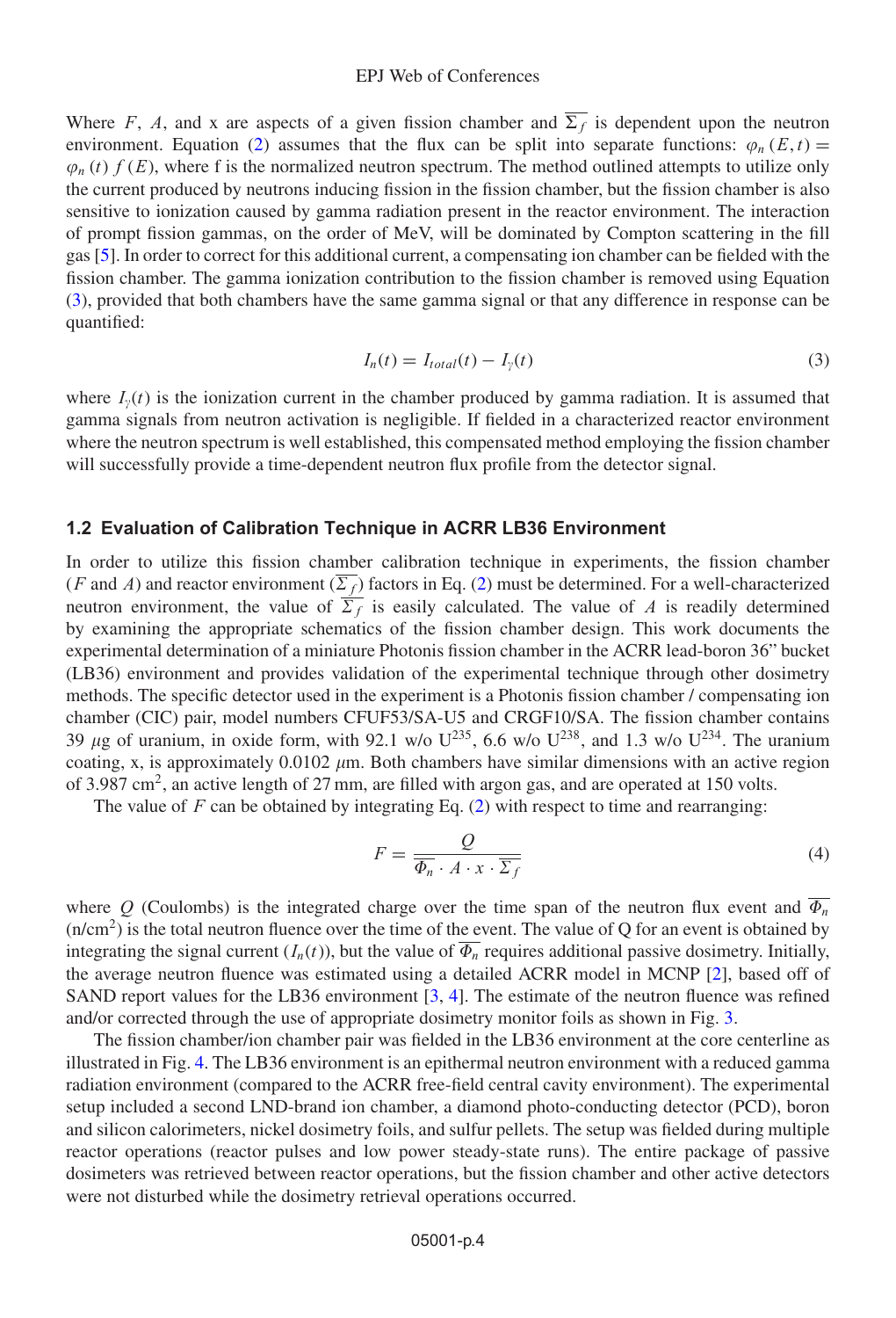

<span id="page-4-0"></span>

<span id="page-4-1"></span>**Figure 3.** LB36 neutron spectrum.



**Figure 4.** Experiment location in reactor core at fuel-centerline.

The following outline was the general procedure for analysis of the fission chamber in the reactor environment.

- (1) Perform reactor operation (pulse or steady-state) and obtain real-time data for  $I_n(t)$ .
- (2) Integrate  $I_n(t)$  over the data set to obtain a value for Q.
- (3) Analyze passive dosimeters to obtain  $\overline{\Phi_n}$  from each dosimetry method.
- [\(4\)](#page-3-1) Relate  $\overline{\Phi_n}$  to the number of fissions that occurred during the reactor operation using Eq. (4).
- (5) Calculate  $F$  based on  $Q$  and the number of fissions.

Each dosimetry method produced a different value of  $F$ . It was observed that the impact of having different detector locations was negligible. The values of  $F$  for each dosimetry technique were examined and compared with MCNP-predicted results [\[6](#page-9-5)].

# **1.3 LND Ion Chamber Substitute as Compensating Ion Chamber**

Due to some anomalies with the Photonis CIC, it was necessary to utilize another ion chamber during the experiment. In previous low power, steady-state experiments, the fission chamber's compensating ion chamber developed experimental anomalies, including phenomenon such as producing a gamma current signal greater than the fission chamber and producing a signal that is not responsive to a low gamma flux. During the experiment series, it was again concluded that the CIC was malfunctioning.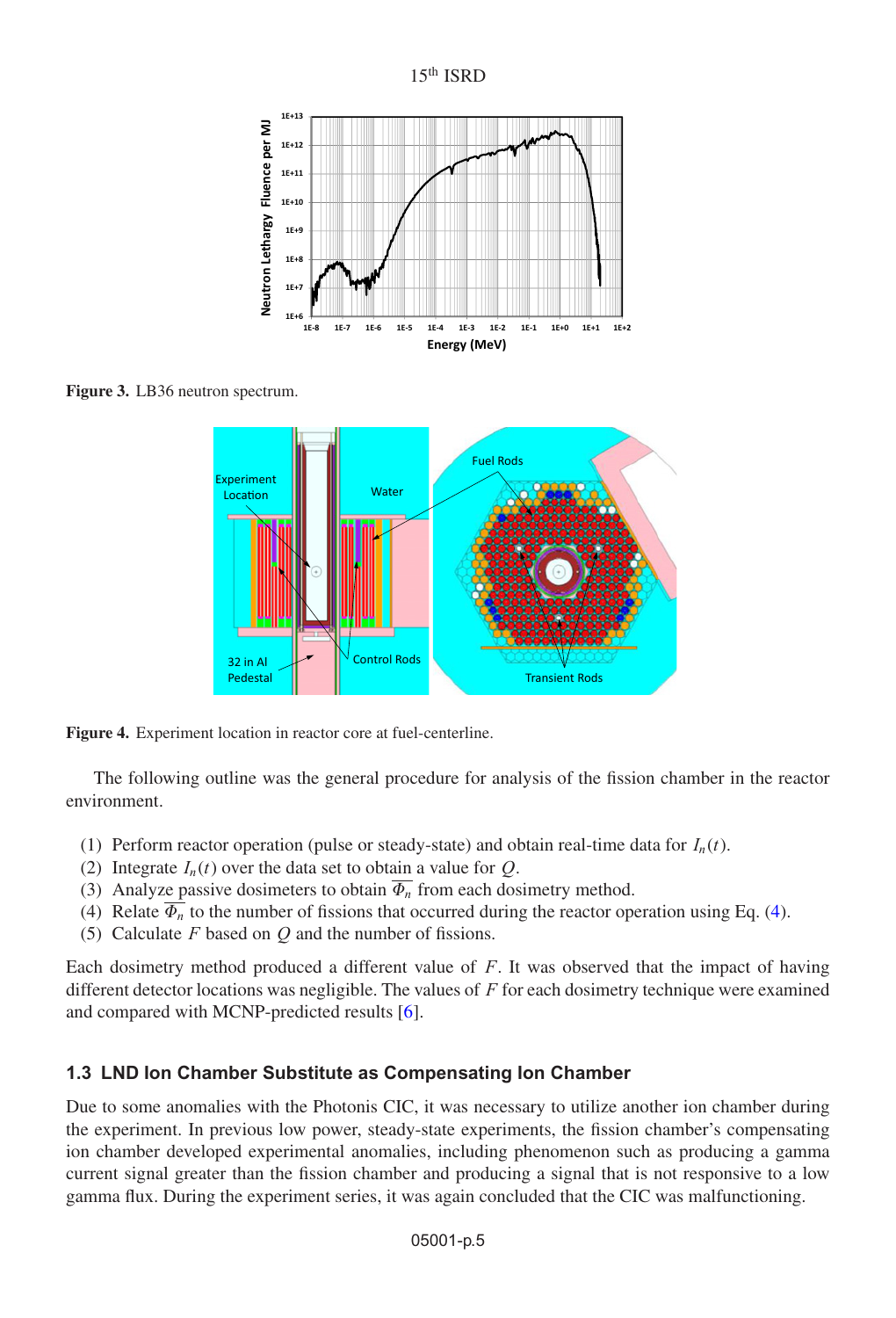| <b>Reactor Operations</b>                | Type         |  | <b>Reported Energy [MJ]</b>  | <b>Calculated Energy [MJ]</b> | Uncertainty $\lceil \% \rceil$ |
|------------------------------------------|--------------|--|------------------------------|-------------------------------|--------------------------------|
| <b>Run 1, Shot#10715</b>                 | Pulse        |  | 36                           | 53.4                          | 5.8                            |
| <b>Run 2, Shot#10716</b>                 | Pulse        |  | 47.3                         | 55.1                          | 5.8                            |
| <b>Run 3, Shot# 10722</b>                | Pulse        |  | 50                           | 52.9                          | 5.8                            |
| Run 4, Shot# 10721                       | Pulse        |  | 98                           | 100.0                         | 5.8                            |
| Run 5, SS #10718                         | Steady-state |  | 8.5                          | 9.62                          | 5.81                           |
| Run 6, SS# 10719                         | Steady-state |  | 22.2                         | 19.6                          | 5.81                           |
| <b>Run 7, SS# 10720</b>                  | Steady-state |  | 88.1                         | 90.34                         | 5.81                           |
|                                          |              |  |                              |                               |                                |
| <b>MCNP Fissions/MJ Constant:</b>        |              |  | $3.04*106$ [Fissions/MJ]     |                               |                                |
| $A_{FC}/A_{LND}$ Ratio:                  |              |  | 0.0977                       |                               |                                |
| G <sub>FC</sub> /G <sub>LND</sub> Ratio: |              |  | 0.844                        |                               |                                |
| $\Sigma_f$ for LB36 Environment          |              |  | $0.0679$ [cm <sup>-1</sup> ] |                               |                                |

<span id="page-5-2"></span>**Table 1.** Experimental Conditions and Constants.

An experiment at Sandia's Gamma Irradiation Facility was designed to investigate the fission chamber and CIC response in a gamma-only environment. An LND gamma ionization chamber, model number 52139, was included as a backup ion chamber, nitrogen filled at 68 Torr with an active length of 50 mm. Results were poor for the paired CIC for this experiment, indicating that it was malfunctioning. However, experiment results were obtained such that the LND chamber could be utilized with a new compensation technique for the fission chamber. Ion chamber signals that see the same gamma spectrum can be related based on the detector area, A, and the fill gas ionization potential,  $G$ , as seen in Eq. [\(5\)](#page-5-0):

$$
\varphi_{\gamma}(t) = \frac{I_1(t)}{G_1 \cdot A_1} = \frac{I_2(t)}{G_2 \cdot A_2} \,. \tag{5}
$$

Thus, the current signals for the fission chamber and some other ion chamber such as the LND ion chamber can be related by Eq.  $(6)$  as long as the G and A ratios are known.

<span id="page-5-0"></span>
$$
I_{\gamma-FC}(t) = \left(\frac{G_{FC}}{G_{LND}}\right) \left(\frac{A_{FC}}{A_{LND}}\right) I_{LND}(t). \tag{6}
$$

<span id="page-5-1"></span>In this experiment, both the LND and fission chambers were fielded in the Gamma Irradiation Facility for a given amount of time. With the A ratio known and simultaneous current signals obtained, the G ratio for the two detectors was calculated utilizing Eq. [\(6\)](#page-5-1).

## **2. Experimental Results**

The fielding experiment of the fission chamber in the LB36 ACRR environment consisted of four pulse runs and three steady-state runs, each at varying energy levels. Each run and its associated energy output is given in Table [1.](#page-5-2) Also included are important constants used in calculating the conversion factor  $F \cdot \overline{\Sigma_f}$ for the fission chamber uranium coating was calculated using MCNP5 v1.60 for the LB36 environment. The conversion factor was estimated using MCNP and measured using nickel and sulfur dosimetry for all seven runs. MCNP results are rescaled using the energy observed in each reactor run, while dosimetry results are calculated independently. Sample data from pulse run 3 can be seen in Fig. [5.](#page-6-0)

#### **2.1 Pulse Results**

ACRR pulsed experiment results were obtained for each run. Current signals were collected from the fission chamber, LND ion chamber, and the CIC. Although the CIC showed no response for steady-state runs, it appeared to respond as expected during pulsed operation. Thus, the fission chamber conversion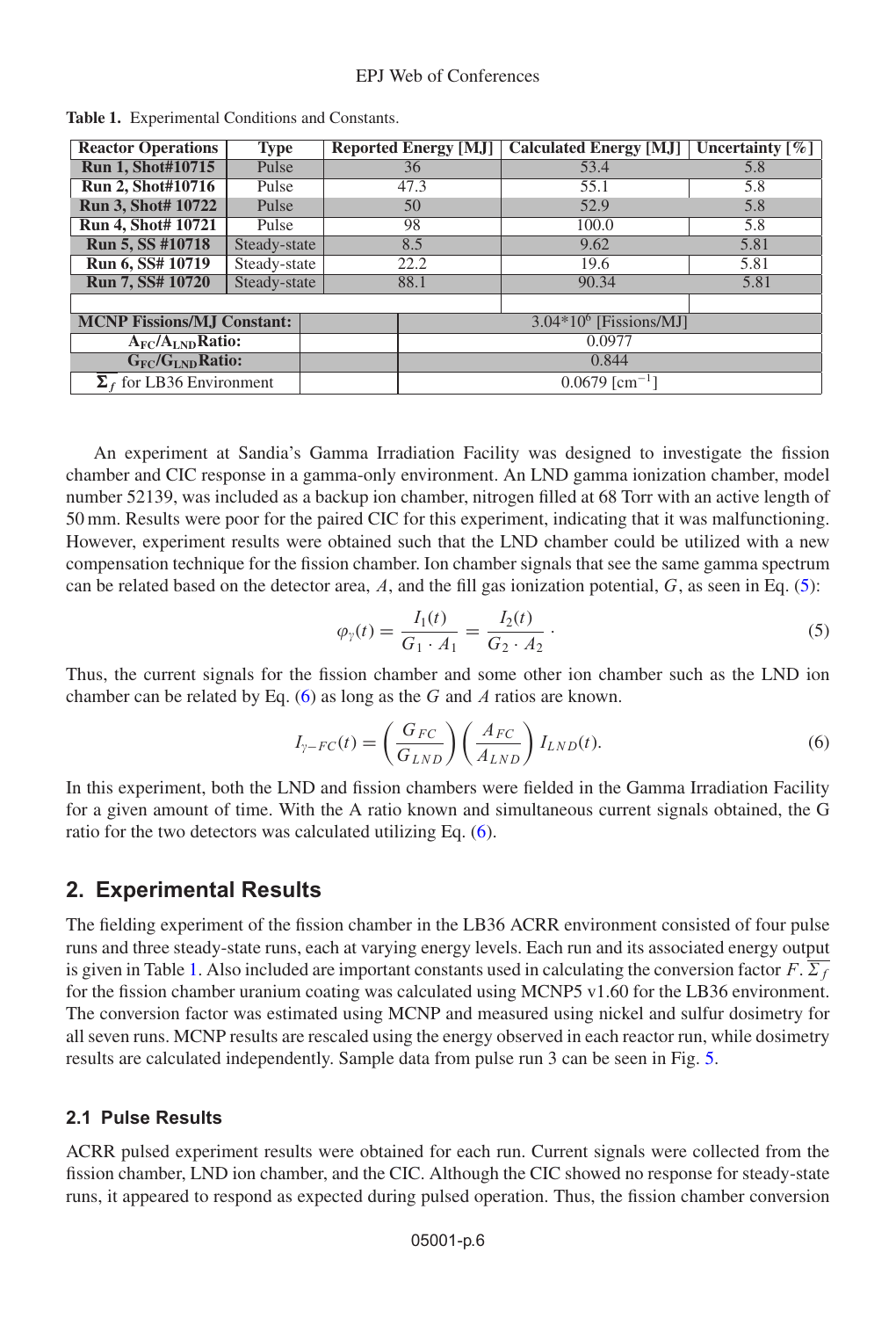

<span id="page-6-0"></span>

<span id="page-6-1"></span>**Figure 5.** Sample detector data for run #3 (50 MJ pulse).



Figure 6. Pulse results for F calculated from CIC signal.

factor F was calculated using the CIC current signal, combined with data from nickel dosimetry, sulfur pellets, and MCNP estimations. All results are tallied in Fig. [6.](#page-6-1)

The CIC current signal data was clipped for the 36 MJ pulse, and was not usable. The values for  $F$  are nearly identical for the nickel and sulfur dosimetry data; the MCNP data appears to overestimate the value for  $F$ , likely due to an underestimation in the number of fissions that occur within the fission chamber. This overestimation was only seen for the pulse data.

#### **2.2 Steady-state Results**

ACRR steady-state experiment results were obtained for all runs. Current signals were collected from the fission chamber and LND, while the CIC gave unresponsive results. The fission chamber conversion factor F was calculated using the LND current signal, combined with data from nickel dosimetry, sulfur pellets, and MCNP estimations. All results are tallied in Fig. [7.](#page-7-0) It is important to note that for low flux, steady-state runs, it is necessary to subtract the background counts for both the LND chamber and the fission chamber. Although background can be neglected for pulse runs, steady-state runs occurred over a much longer timeframe (∼9 minutes) and gave much smaller current signals. Thus background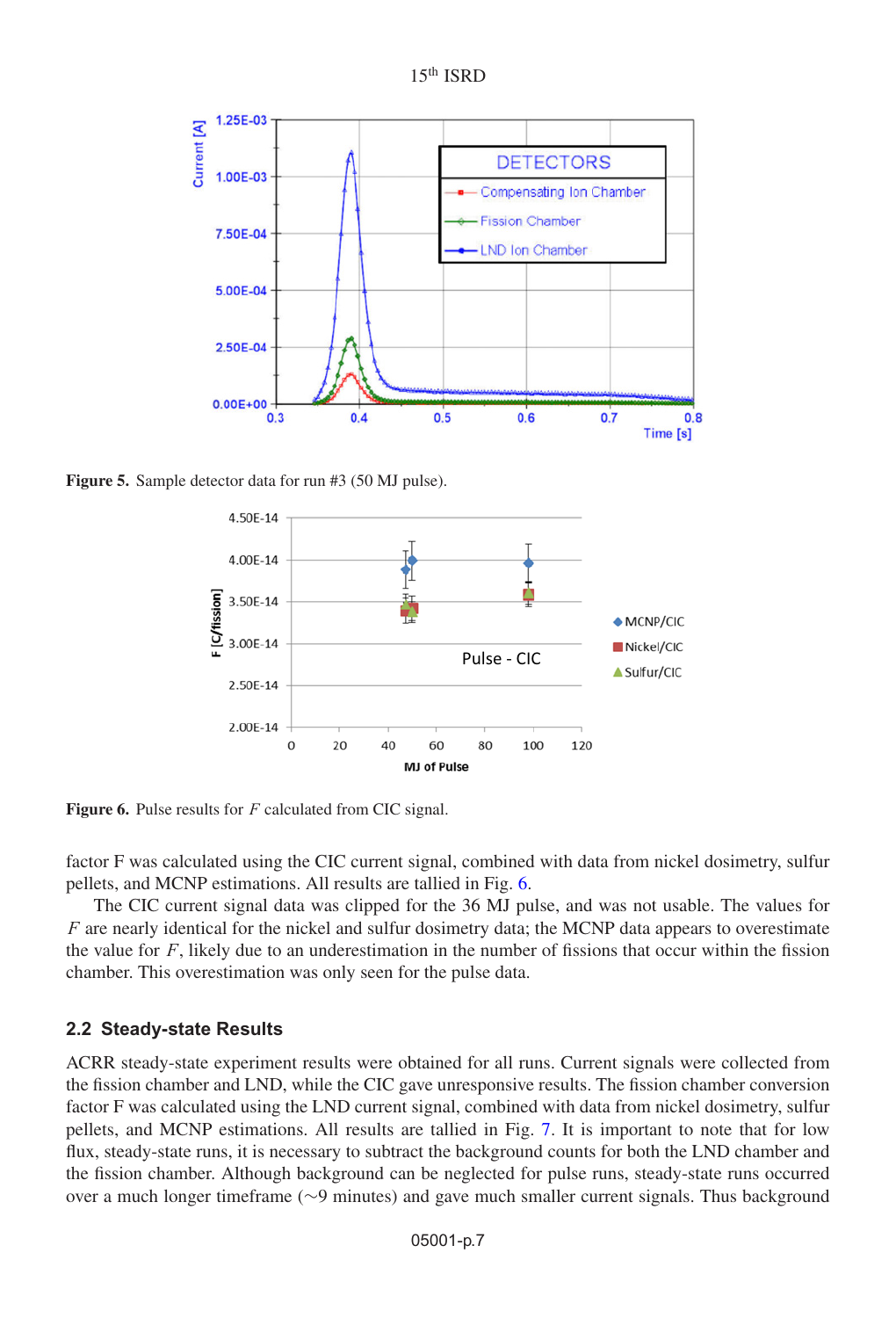<span id="page-7-0"></span>

**Figure 7.** Steady-state results for F calculated from LND signal.

counts from both the reactor central cavity and from activity within the fission chamber contributed significantly to the total current signals at low reactor power levels.

The results show good correlation between the LND calculation methods and dosimetry. MCNP estimations appear closer to the dosimetry results for steady-state runs, as expected. MCNP values do deviate from dosimetry results by the same amount as the pulse runs, ∼0.4E-14 [C/fission], but unlike the pulse results the steady results are a mix of over-estimation and under-estimation, with an nearperfect match with dosimetry for the 88.1 MJ data.

## **2.3 Overall Evaluation of Calibration Factor**

The results from both the pulse and steady-state experimental data can be combined and averaged in order to determine the proper value for the conversion factor  $F$ . In order to properly average the data, it should be weighted based on both consistent results and engineering judgement. First, as previously described, the MCNP data collected for the pulse runs appears to overestimate F. The experimental dosimetry results are regarded as much more reliable in practice at ACRR, so the pulsed MCNP data is ignored in the averaging. Second, the slight discrepancy between the average value of  $F$  between the steady-state and pulse runs, ∼ 14%, is possibly due to the steady-state runs. These runs required the reactor to ramp up to power beforehand and occurred over a longer period of time, so the dosimetry foils likely registered slightly more neutrons than those present over the experimental timeframe. Thus, averaging will be weighed slightly more towards the pulsed results from the CIC data by a factor of 1/10.

After averaging and combining the experimental data, the final average value for the calibration factor  $F$  is given by:

<span id="page-7-1"></span>
$$
F = 3.26 \cdot 10^{-14} \left[ \frac{C}{fission} \right].
$$
 (7)

With the data points having a standard deviation of 4.62%. As for uncertainty, nickel foils possess about 4.3% and sulfur about 3.6%. There are uncertainties for the values G and A of 1.5% and 1.6% respectively, and MCNP uncertainty depends on uncertainty in the neutron spectrum being modelled plus uncertainty in the reported energy for each run. The value stated above for  $F$  is unique to the Photonis fission chamber that was used, and dependent on the detector's fill gas, geometry, and operating voltage difference.

Now that the parameters  $F$  and  $\Lambda$  are known for the Photonis fission chamber, researchers at ACRR can utilize Eq. [\(2\)](#page-2-2) to relate the detector current to a neutron flux profile. This operation can be performed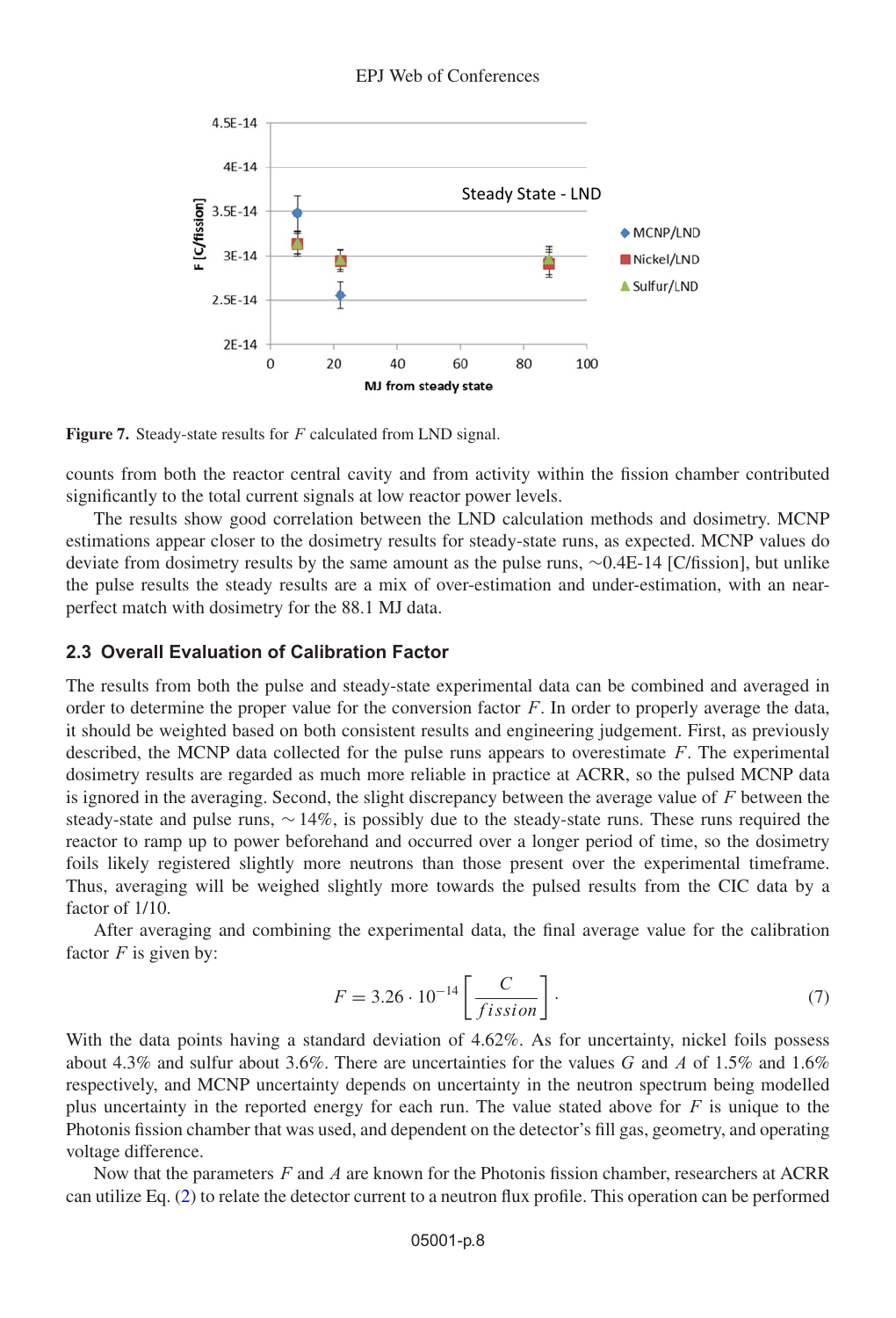

<span id="page-8-0"></span>

**Figure 8.** Neutron flux profile for run #3 (50 MJ pulse).

for any well-characterized reactor environment for which  $\Sigma_f$  is known, and can be performed just a few minutes after data has been retrieved. For example, the fission chamber pulse data taken from Fig. [3](#page-4-0) can now be directly converted to the following time dependent neutron flux profile.

The neutron fluence measured by integrating the fission chamber data from Fig. [8](#page-8-0) was  $6.75 \times 10^{14}$  n/cm<sup>2</sup>, which differed from the nickel and sulfur dosimetry fluences by about 3.9%.

# **3. Conclusions**

The new experimental calibration technique was successfully tested and implemented for the Photonis fission chamber for use at Sandia National Laboratories' ACRR facility. The calibration technique has allowed for the experimental determination of the calibration factor  $F$  for the detector, representing the number of coulombs of charge produced per fission event for the chamber. The determined value of  $F$ , Eq. [\(7\)](#page-7-1), has a standard deviation of the points of 4.62%. When combined with known parameters of detector area A and fission cross section  $\overline{\Sigma_f}$ , the current output of the fission chamber can be directly converted to a neutron flux profile as a function of time by Eq. [\(2\)](#page-2-2), as demonstrated in Fig. [8.](#page-8-0) Thus, experimenters at the ACRR facility can now gather data on the neutron flux profile of future pulsed or steady-state experiments, just a few minutes after data collection. Experimenters will be able to immediately determine if the desired neutron fluence or flux was achieved for each ACRR experiment. In addition, the same calibration technique can be utilized for future fission chamber / compensating ion chamber pairs for use at the ACRR facility.

Future work in this area includes more extensive testing of the calibration technique at the ACRR facility. Having more data points for various energies is desirable to find an average  $F$ , especially towards the middle and upper limits of the ACRR's pulse capabilities. Also, the fission chamber should be tested in various other reactor environments, such as in PLG environments and free field environments. The calibration factor  $F$  should be invariant of the reactor environment, while  $\Sigma_f$  is directly dependent on environment, and should be tested before the fission chamber's direct implementation at ACRR. Finally, more accurate MCNP models can always be implemented, and different dosimetry methods can be investigated.